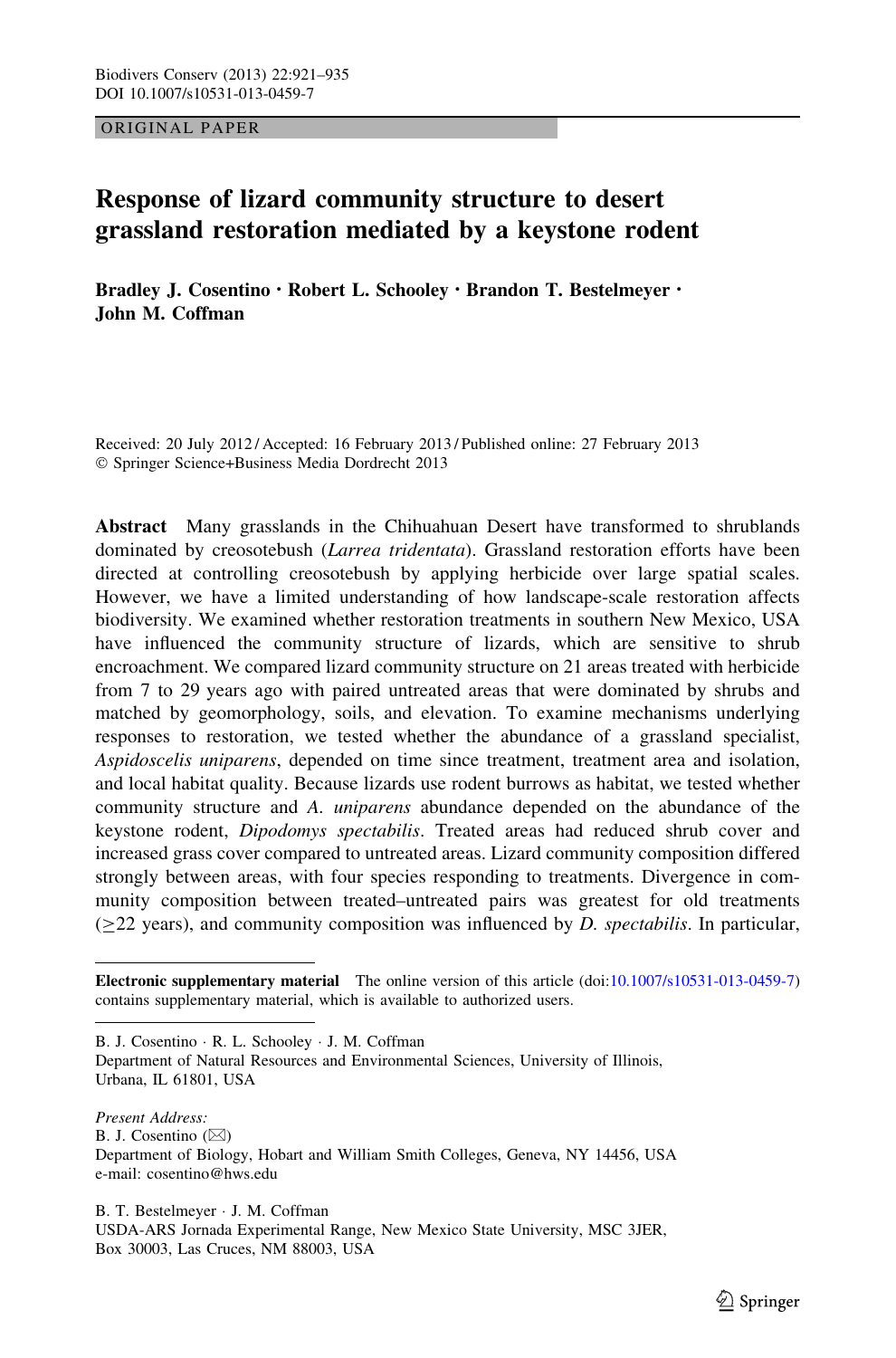the abundance of A. uniparens was greatest on old treatments with a high density of D. spectabilis. Overall, our results demonstrate lizard community structure responds to grassland restoration efforts, and keystone species can shape restoration outcomes. Reestablishment of keystone species may be a critical constraint on the recovery of animal biodiversity after habitat restoration.

Keywords Aspidoscelis spp. · Dipodomys spectabilis · Desertification · Grassland restoration - Keystone species - Shrub encroachment

#### Introduction

Shrub encroachment into arid and semiarid grasslands has occurred worldwide over the last century (Burrows et al. [1990](#page-12-0); Van Auken [2000;](#page-14-0) Moleele et al. [2002\)](#page-13-0). Livestock overgrazing, fire suppression, and drought have led to increased shrub cover, increased soil erosion, decreased water infiltration, and nutrient redistribution (Schlesinger et al. [1990](#page-14-0)). Wildlife species are also affected by changes in plant composition. At local scales, alterations in habitat heterogeneity and food resources can affect species distribution, abundance, and community structure (Whitford [1997;](#page-14-0) Krogh et al. [2002](#page-13-0); Bestelmeyer [2005;](#page-12-0) Valone and Sauter [2005](#page-14-0)). At landscape scales, the loss and spatial isolation of grassland habitat can lead to the decline of grassland or savanna-dependent species (e.g., Blaum et al. [2007](#page-12-0)).

Shrub removal has been initiated in desertified ecosystems in an attempt to restore grass cover. In the northern Chihuahuan Desert of the southwestern United States, encroachment by creosotebush (Larrea tridentata) and honey mesquite (Prosopis glandulosa) has decreased grassland habitat (Buffington and Herbel [1965;](#page-12-0) Grover and Musick [1990](#page-12-0); Peters et al. [2006\)](#page-13-0). Removal of creosotebush in southern New Mexico is accomplished by herbicide application, often at large spatial scales. Since 1980, the United States Bureau of Land Management  $(BLM)$  has applied herbicide to  $> 90,000$  ha of public land in southern New Mexico (P. Smith, personal communication). Historical restoration efforts were primarily aimed at increasing forage production for livestock, and herbicide application can be effective at reducing creosotebush cover and increasing grass cover (Perkins et al. [2006\)](#page-13-0). Restoration efforts were expanded starting in 2005 under the Restore New Mexico program with an explicit goal of improving habitat for wildlife. Animal biodiversity can provide essential ecosystem services (e.g., Ostfeld and Keesing [2000\)](#page-13-0), and protection of wildlife is regarded as an important component of stewardship on public lands (Burger [2002\)](#page-12-0). Although it is generally assumed that animals respond positively to habitat restoration, this assumption is rarely tested.

Diversity of lizards is high in arid regions (Pianka [1973](#page-13-0)), and desert lizards function as important consumers of terrestrial arthropods (e.g., ants and termites; Whitford and Bestelmeyer [2006](#page-14-0)) and prey for a variety of vertebrates (Pianka [1986\)](#page-13-0). Grassland restoration could have a strong impact on lizard community structure. Lizard species have specialized patterns of space use that are directly tied to vegetation composition and cover (e.g., widely-foraging in open spaces vs. sit-and-wait under vegetation; Pianka [1966](#page-13-0), [1973;](#page-13-0) Reilly et al. [2007\)](#page-13-0). Vegetation structure also affects species distribution and abundance by mediating prey abundance (Jones [1981\)](#page-13-0), predation risk (Hawlena and Bouskila [2006\)](#page-12-0), and availability of refuge (Davidson et al. [2008\)](#page-12-0). Thus, lizard community structure can depend strongly on the plant community (Pianka [1966\)](#page-13-0), and lizard communities are sensitive to changes in vegetation cover and microhabitat diversity resulting from shrub encroachment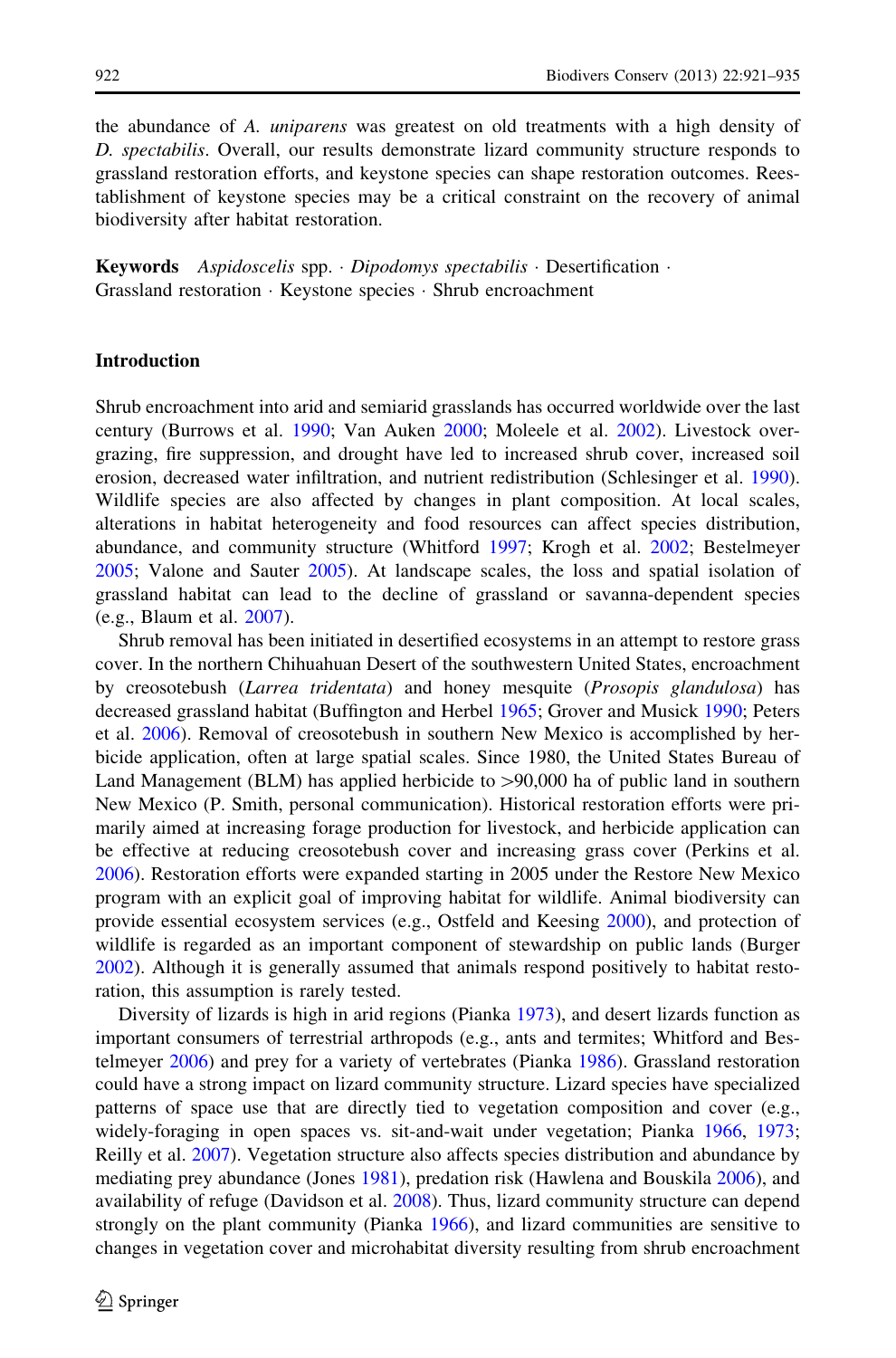(Jones [1981](#page-13-0); Meik et al. [2002;](#page-13-0) Menke [2003\)](#page-13-0). However, it is unknown how lizard communities respond to grassland restoration efforts at landscape scales.

We addressed the hypothesis that lizard community structure (i.e., species richness, diversity, evenness, composition) changes in response to landscape-scale efforts to restore perennial grasslands in the Chihuahuan Desert in southern New Mexico. The relative abundance of lizards was documented on replicated areas treated with herbicide to target creosotebush and paired shrub-dominated areas that were untreated. Based on comparisons of community structure of lizards between shrubland and grassland habitats (Menke [2003;](#page-13-0) Castellano and Valone [2006](#page-12-0)), we predicted there would be no difference in species richness, evenness, or diversity between treated and untreated areas. However, given the links between vegetation structure and the realized niche of individual species (e.g., space use, food resources), we expected the assemblage of lizard species to vary between treated and untreated areas.

We also evaluated potential mechanisms underlying the response of species to habitat restoration in two ways. First, we tested whether community composition was related to time since herbicide treatment, vegetation and habitat structure, and abundance of the banner-tailed kangaroo rat (Dipodomys spectabilis). Dipodomys spectabilis is a keystone species that modifies vegetation patterns through selective herbivory and granivory (Guo [1996;](#page-12-0) Schooley et al. [2000](#page-14-0); Davidson and Lightfoot [2006](#page-12-0)), and it plays an engineering role by constructing large mounds that provide refuge for wildlife species (e.g., Hawkins and Nicoletto [1992](#page-12-0); Davidson and Lightfoot [2007\)](#page-12-0). Davidson et al. ([2008\)](#page-12-0) showed that lizard abundance was related positively to the availability of mounds of burrowing rodents. However, the distribution of D. spectabilis is restricted by shrub cover (Krogh et al. [2002](#page-13-0)), and the species has limited dispersal abilities (Skvarla et al. [2004](#page-14-0)). Thus, D. spectabilis may exhibit a lagged response to grassland restoration. If the abundance of D. spectabilis influences lizard community composition, there may also be time lags in the response of lizards to restoration. Second, we conducted a detailed analysis of the abundance of the desert grassland whiptail (Aspidoscelis uniparens), which is associated with grasslands (Menke [2003\)](#page-13-0). We were particularly interested in understanding the relative importance of local and landscape-scale constraints on the response of A. *uniparens* to grassland restoration. We evaluated how the abundance of A. *uniparens* depended on treatment area and isolation, time since herbicide treatment, and habitat quality factors (i.e., vegetation structure and density of *D. spectabilis*).

#### Materials and methods

#### Study area

We conducted the study in a  $44 \frac{120 \text{ km}^2}{\text{m}^2}$  area in the northern Chihuahuan Desert centered near Hatch, New Mexico (Fig. [1\)](#page-3-0). Dominant shrubs in the region include L. tridentata, P. glandulosa, Flourensia cernua, Ephedra trifurca, and Atriplex canescens. The dominant grasses are Sporobolus spp., Pleuraphis mutica, Bouteloua eriopoda, Muhlenbergia porteri, and Scleropogon brevifolius. Other common plants include Yucca torreyi and the subshrub Gutierrezia sarothrae. Average annual precipitation is 240 mm, with  $>60 \%$  of precipitation occurring from June to October (data from the Jornada Experimental Range, Fig. [1;](#page-3-0) Throop et al. [2011\)](#page-14-0).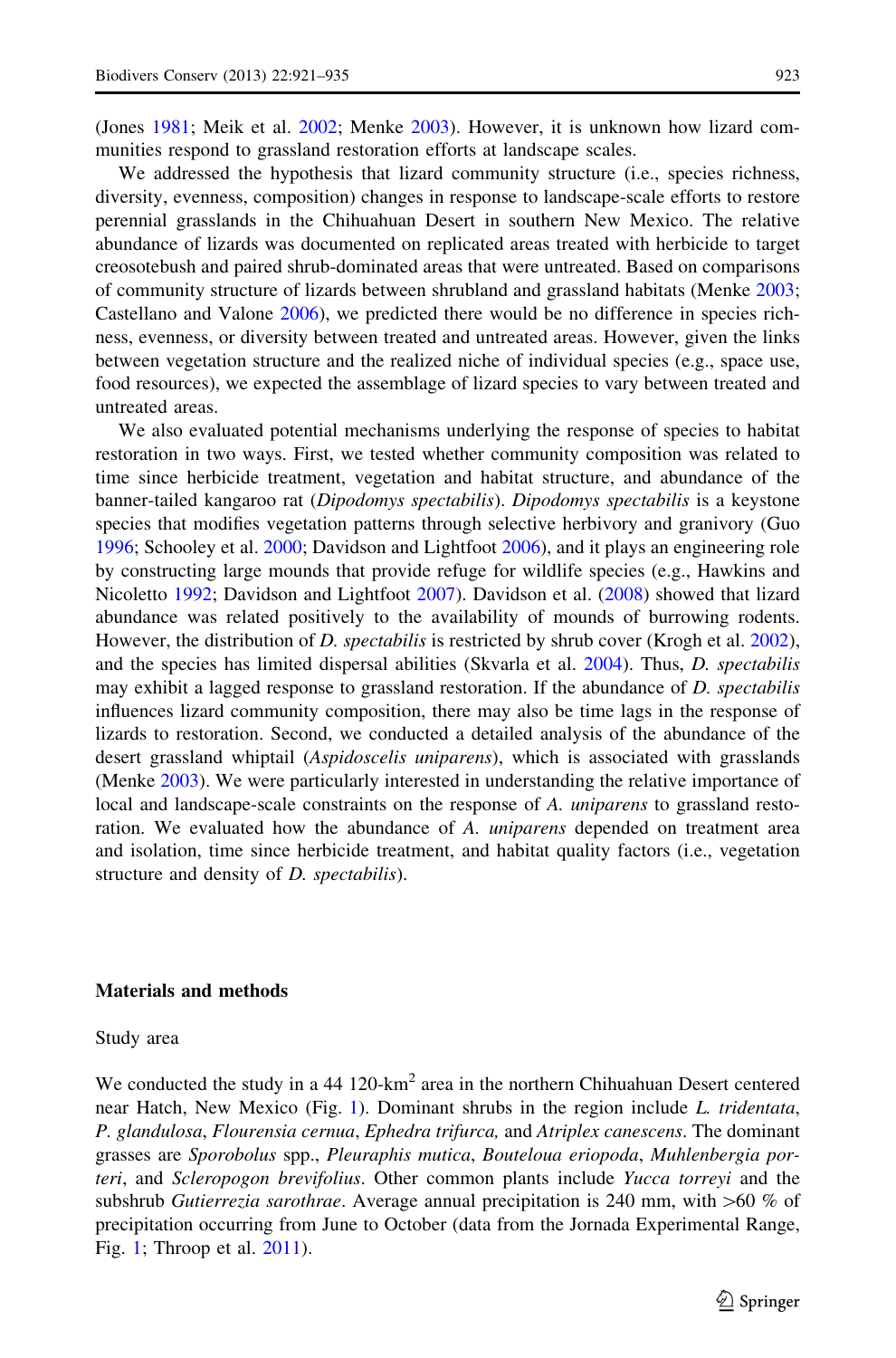<span id="page-3-0"></span>

Fig. 1 Map of study sites and land cover in the study region in southern New Mexico, USA. Paired treated– untreated areas were located at each study site. The USDA Cropland Data Layer Map [\(http://](http://www.nass.usda.gov/research/Cropland/SARS1a.htm) [www.nass.usda.gov/research/Cropland/SARS1a.htm\)](http://www.nass.usda.gov/research/Cropland/SARS1a.htm) from 2010 was used to generate the land cover map. Hatch, New Mexico and the Jornada Experimental Range are indicated on the map

### Sampling design

We selected 21 sites treated with the herbicide tebuthiuron (TEB) used to target creosotebush. Sites were treated with TEB by the BLM at a standard rate of 0.56 kg/ha between 1982 and 2004. The average area of TEB application (i.e., ''treated areas'') was 946 ha  $(\text{range} = 265-2,317 \text{ ha})$ , and the shape of treatments varied among areas. For each treatment area, we also established a paired shrub-dominated area that was not treated with TEB. The distance between treated and untreated areas within pairs was  $\leq 4.5$  km, and pairs were matched by geomorphology, soil type, and elevation. The average elevation of treated and untreated areas was  $1,509$  m (range  $= 1,260-1,756$  m).

Within each treated and untreated area, we used ArcGIS (ESRI, Redlands, California, USA) to generate a pool of 8–10 belt transects that were  $1,000 \times 60$  m (length  $\times$  width). Transects were at least 300 m apart and 100 m from major roads. From this pool, we randomly selected two transects for lizard sampling. Due to logistical constraints, transects within treated and untreated areas were separated by  $\leq$ 1.5 km.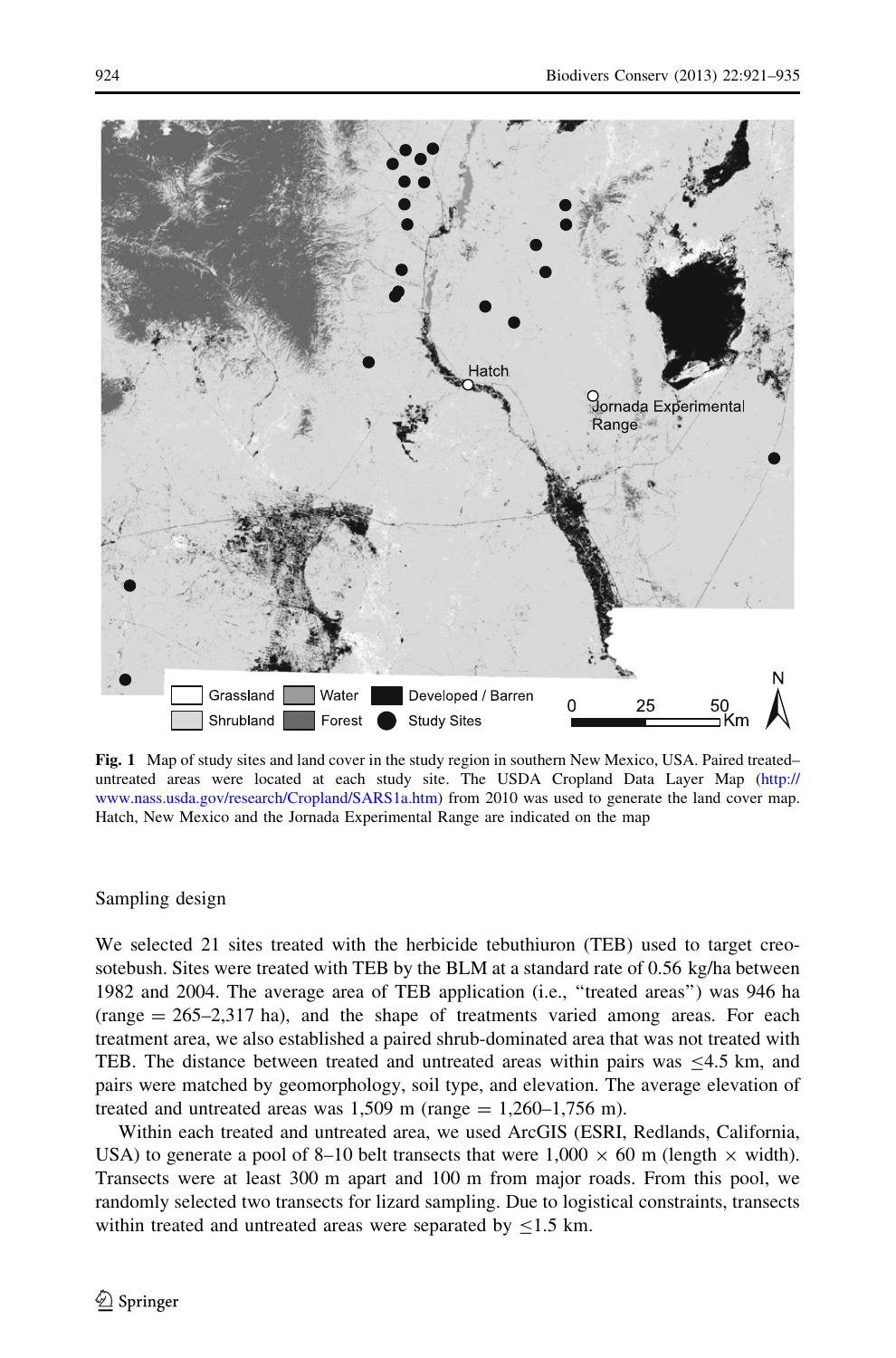#### Lizard surveys

We used visual surveys to count lizards at each transect within treated and untreated areas (Germaine and Wakeling [2001;](#page-12-0) Meik et al. [2002](#page-13-0); Davidson et al. [2008](#page-12-0)). All transects for a single treated–untreated pair were sampled on a single day between 25 July and 2 September 2011. Each belt transect was subdivided into two  $1,000 \times 30$  m sections, and a single observer was randomly assigned to each section. We completed surveys between 800 and 1315. Observers walked in a serpentine path along the 1,000-m length of each section and searched the ground for lizards. Binoculars were used to identify lizards to species. Individuals that could not be confidently identified were excluded from analyses. Search time was recorded for each observer, and abundances for each species were pooled across the two transects within each area. Abundances were standardized by search effort (lizards/observer hours) for all analyses.

We took two steps to avoid bias due to differential detection probability between treated and untreated areas. First, the same two observers conducted lizard surveys concurrently on each belt transect. Second, to avoid bias associated with temperature-dependent lizard activity, we alternated between starting surveys on treated versus untreated areas each day. We also used occupancy modeling (MacKenzie et al. [2006](#page-13-0); Kendall and White [2009\)](#page-13-0) and information theory (Burnham and Anderson [2002\)](#page-12-0) to demonstrate that detection probability did not strongly differ between treated and untreated areas for five of the six species analyzed (Appendix A, Supplementary Material). Species observed at  $\leq$  areas were excluded from analyses. We also excluded species with low detection probability (e.g., arboreal species, species with cryptic coloration or motionless behavior).

#### Environmental covariates

To record habitat structure, we established two 50-m transects at each belt transect. Transects were located 30 m from the center and at opposite ends of each belt transect. The line-point-intercept method was used to quantify cover by grasses, live shrubs, rocks (gravel and cobble), and bare soil (Herrick et al. [2005\)](#page-13-0). Habitat variables were averaged across vegetation transects located within treated and untreated areas.

We conducted visual surveys to count mounds of *D. spectabilis* within each belt transect used to sample lizards. Mounds of D. spectabilis are  $2-5$  m in diameter and up to 0.5 m tall (Cross and Waser [2000](#page-12-0)) and easily detected during visual surveys. Mounds were counted during lizard surveys, and we assessed mound activity using animal sign (e.g., open burrows, fresh digging, tail drag marks, seed husks; Jones [1984](#page-13-0), Krogh et al. [2002](#page-13-0)). A single mound is generally occupied by a single adult, and a count of active mounds is highly correlated with mark-recapture estimates of adult population size ( $r^2 = 0.96$ ; Cross and Waser [2000\)](#page-12-0).

#### Data analysis

Wilcoxon signed rank tests were used to compare habitat structure and lizard community indices (species richness, evenness, and diversity) between treated and untreated areas. We used the Shannon diversity index and Pielou's ([1969\)](#page-13-0) index of evenness. To evaluate whether lizard species composition differed between treated and untreated areas, we used a blocked multi-response permutation procedure (MRBP; Mielke and Berry [1982](#page-13-0)). We used site as the blocking factor, Euclidean distances, and within-block median alignment. The wilcox.test function in program R (v. 2.15.0; R Development Core Team [2012](#page-13-0)) was used to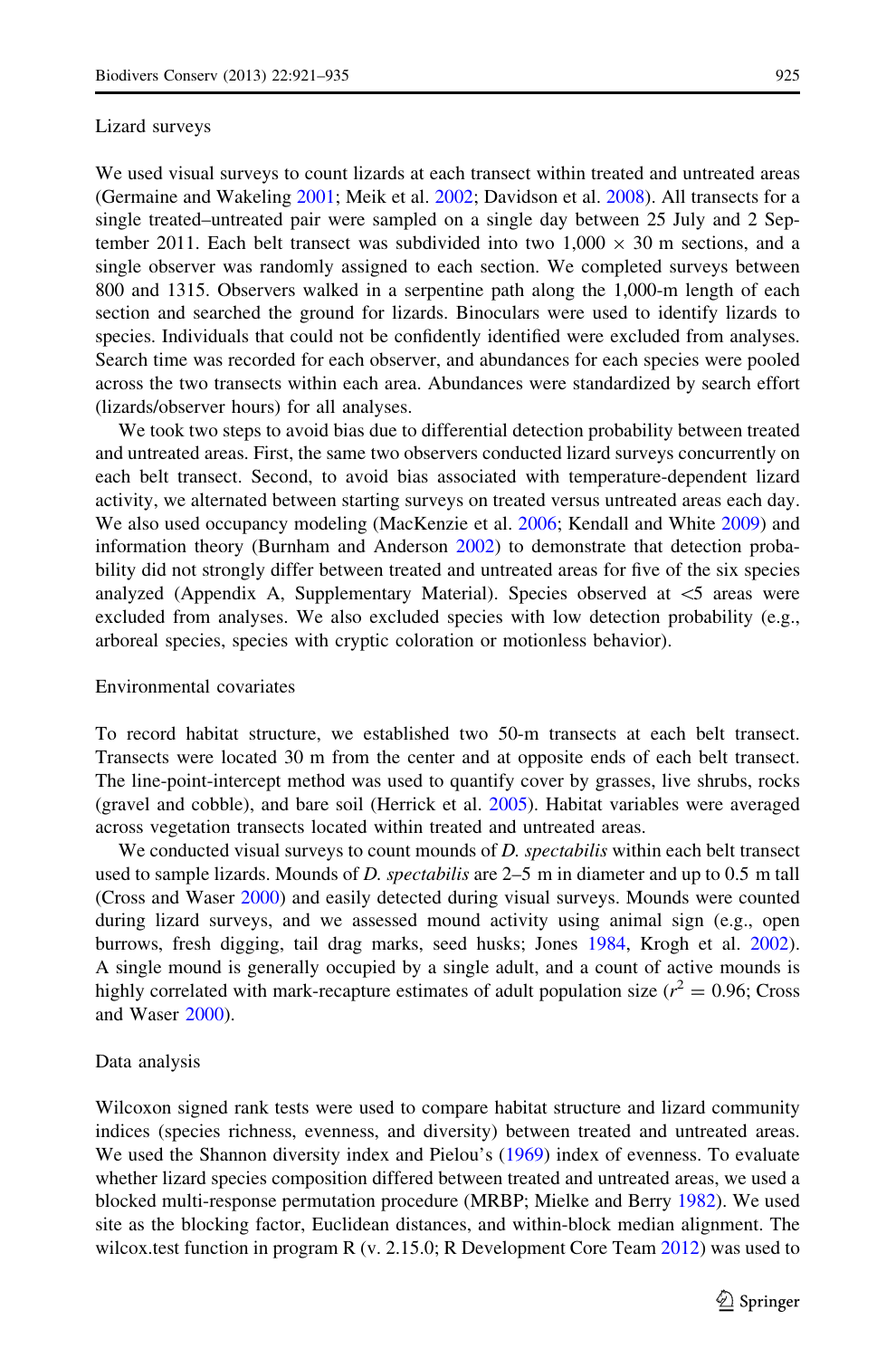conduct the Wilcoxon signed rank tests, and PC-ORD (McCune and Mefford [1999](#page-13-0)) was used to conduct the MRBP.

We used nonmetric multidimensional scaling (NMDS; Kruskal [1964](#page-13-0)) to visualize potential gradients in species composition between treated and untreated areas. We used Bray–Curtis distances and limited the ordination to two axes. To explore a possible lagged response of lizard community composition to herbicide treatment, we defined treatments as either young (treated 1994–2004) or old (treated 1982–1989). In addition to evaluating whether sites clustered in ordination space based on treatment age, we used a  $t$  test to determine whether Bray–Curtis distances between treated–untreated pairs were greater for old treatments than for young treatments. The vegan package (Oksanen et al. [2011](#page-14-0)) in program R (v. 2.15.0; R Development Core Team [2012\)](#page-13-0) was used to calculate Bray–Curtis distances (vegdist function) and to conduct the NMDS (metaMDS function).

To examine how community composition correlated with environmental factors, we used the envfit function in the vegan package in R (Oksanen et al. [2011\)](#page-14-0). In this procedure, fitted vectors depict how environmental factors correlate with the NMDS ordination (e.g., Pillsbury et al. [2011\)](#page-13-0). Fitted vectors are calculated using a linear model in which the value of an environmental factor is the dependent variable, and the NMDS axes are the independent variables. The direction of each vector in the ordination indicates the most rapid rate of change of an environmental factor, and the length of each vector is proportional to model fit,  $r^2$ . A P value was calculated for each environmental factor using 10,000 Monte Carlo permutations. Environmental factors included shrub cover, grass cover, rock cover, bare soil, elevation, and the density of active mounds of D. spectabilis. To improve linearity, we used the natural logarithm of grass cover and the square root of D. spectabilis mound density.

Generalized linear mixed models (GLMM) were used to evaluate the degree to which the abundance of individual species differed between treated and untreated areas. We specified a Poisson distribution for the response variables. Treatment was used as the fixed factor, and a random intercept was estimated for each site. GLMMs were conducted using the lmer function in package lme4 in R (Bates et al. [2011](#page-12-0)). We used an alpha of 0.10 for all hypothesis tests.

We used hierarchical partitioning (hier.part function in R; Walsh and Mac Nally [2008](#page-14-0)) to provide insight into the mechanisms underlying the response of the grassland-associated species, A. *uniparens*, to grassland restoration. Hierarchical partitioning was used to assess how treatment age (young vs. old), metapopulation factors (treatment area and isolation), and habitat quality factors (grass cover, shrub cover, and density of active mounds of D. spectabilis) affected the abundance of A. uniparens on treated areas. Hierarchical partitioning is useful for isolating the independent and joint effects of predictor variables that are collinear (Heikkinen et al. [2004\)](#page-13-0). Independent and joint effects are computed by running models with all possible combinations of predictor variables and using the increase in the fit of models with a particular variable compared to the corresponding model without that variable (Mac Nally [2000;](#page-13-0) Heikkinen et al. [2004](#page-13-0)). Because intact, undisturbed grasslands are extremely limited in our study area, we calculated isolation as the distance to the nearest area treated with herbicide, including treated areas that were not part of this study. Distances were calculated between the center of each area. A Poisson distribution was specified for all models, and log-likelihood was used as the goodness-of-fit measure. Treatment area, isolation, and grass cover were ln-transformed. We defined D. spectabilis mound density as a categorical variable based on the median density ( $\geq$ 1.4 mounds/ ha = High, <1.4 mounds/ha = Low). We calculated pseudo  $r^2$  (Dobson [2002](#page-12-0)) to estimate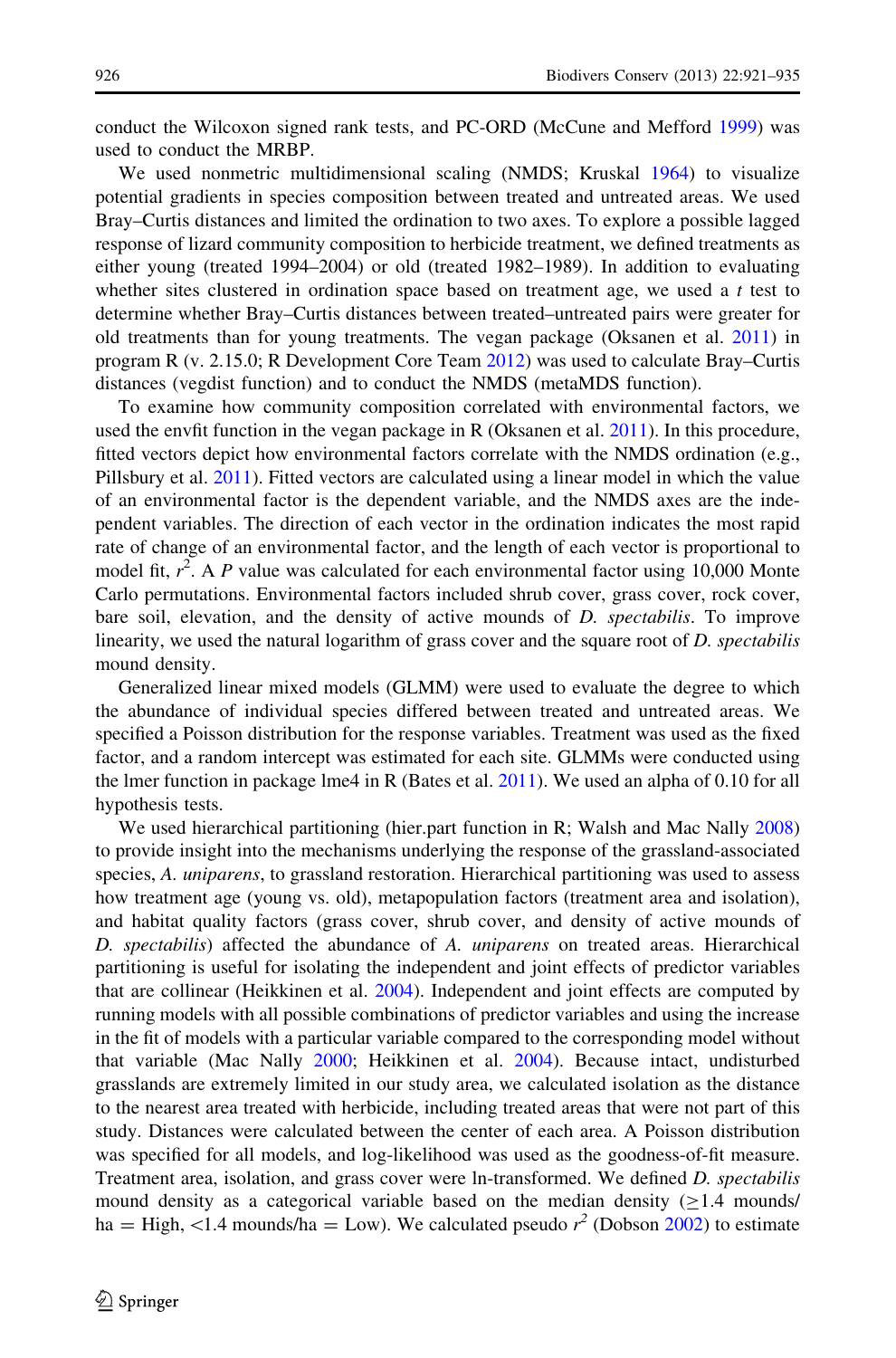the percent variation in A. *uniparens* abundance explained by treatment age, metapopulation factors, and habitat quality factors.

## **Results**

Habitat structure

Treatment with herbicide was highly effective at influencing vegetation cover (Fig. 2). Treated areas had less shrub cover  $(V = 231, P < 0.001)$  and greater grass cover  $(V = 25,$  $P = 0.002$ ) than untreated areas that were not treated with herbicide. Bare soil ( $V = 84$ ,  $P = 0.29$ ) and rock cover ( $V = 156$ ,  $P = 0.17$ ) did not differ between treated and untreated areas.

#### Lizard community structure

Overall, we identified 1,438 individual lizards representing 13 species. Five species were observed at  $\lt$ 5 areas and were excluded from further analyses: A. *exsanguis*, A. *neo*mexicana, Cophosaurus texanus, Gambelia wislizenii, and Urosaurus ornatus. Phrynosoma cornutum and Sceloporus cowlesi were also excluded because of low detection probability. The remaining six species represented 97 % of all identified lizards and were included in all analyses: little striped whiptail (Aspidoscelis inornata), checkered whiptail (A. tesselata), tiger whiptail (A. tigris), A. uniparens, greater earless lizard (Holbrookia maculata), and common side-blotched lizard (Uta stansburiana). Aspidoscelis uniparens was the most frequently observed species (61 % of all identified lizards).

There were no differences in lizard species richness ( $V = 50$ ,  $P = 0.57$ ), evenness  $(V = 119, P = 0.61)$ , or diversity  $(V = 96, P = 0.75)$  between treated and untreated areas (Appendix B: Fig. B1, Supplementary Material). However, species composition differed between treated and untreated areas (MRBP test,  $T = -1.91$ ,  $P = 0.05$ ). This treatment

Fig. 2 Comparison of mean  $(+ 1 \text{ SE})$  vegetation, soil, and rock cover between areas treated with the herbicide tebuthiuron and paired untreated  $(n = 21)$  in southern New Mexico, USA. Asterisk (\*) indicates a significant difference ( $P \le 0.05$ ) between treated and untreated areas based on a Wilcoxon signed rank test

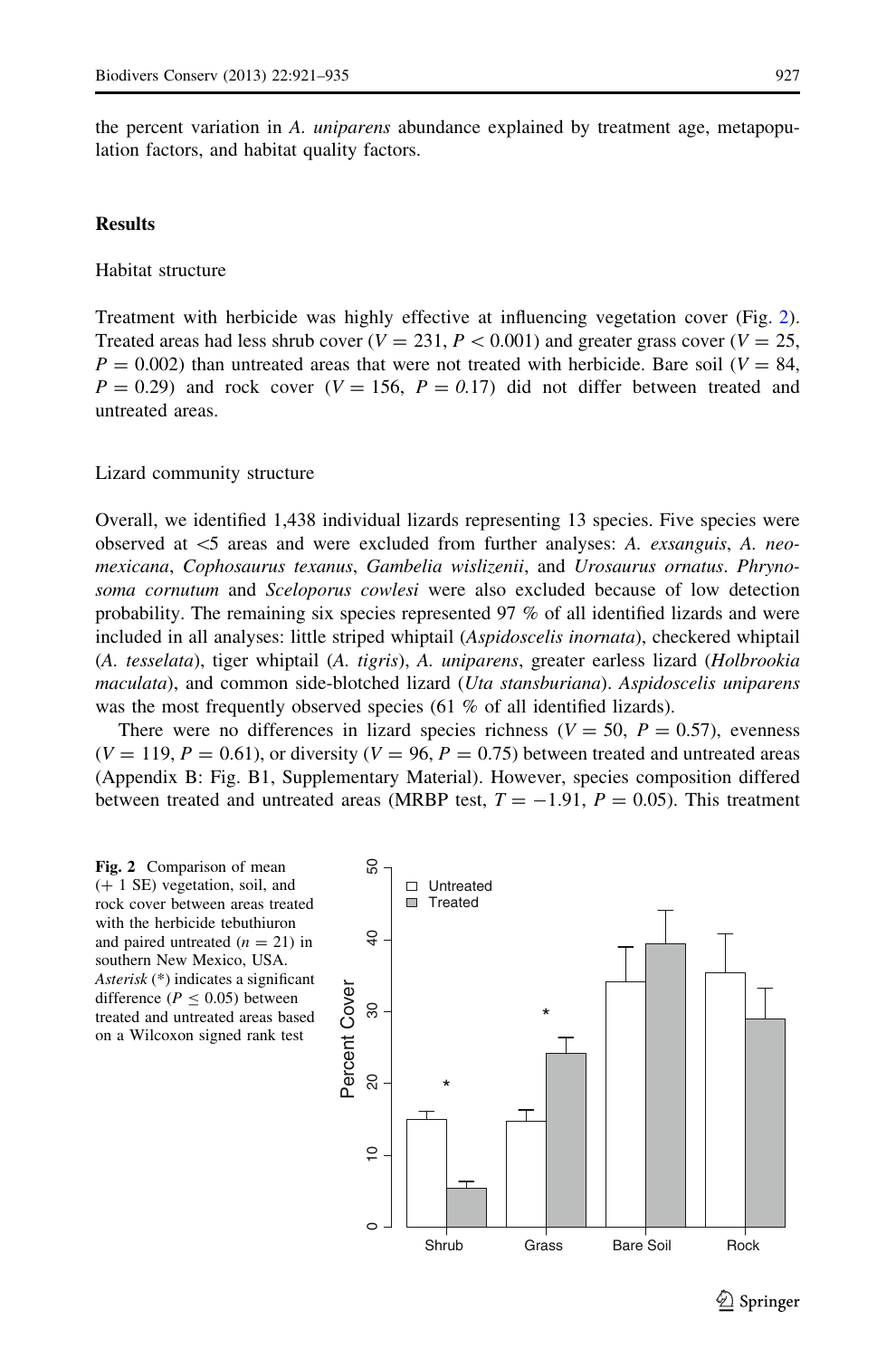effect was corroborated by the GLMM analyses for individual species and the NMDS ordination (see below).

Abundance differed between treated and untreated areas for four lizard species (Fig. 3). Abundance was greater on treated areas for A. *inornata* (beta estimate  $= 1.67$ , SE  $= 0.51$ ,  $P < 0.001$ ) and A. *uniparens* (beta estimate = 0.48, SE = 0.072, P < 0.001), whereas abundance was greater on untreated areas for A. tesselata (beta estimate  $= -0.91$ ,  $SE = 0.31$ ,  $P = 0.003$ ) and A. tigris (beta estimate = -0.33,  $SE = 0.13$ ,  $P = 0.01$ ). There was no difference in abundance for U. *stansburiana* between treated and untreated areas, and H. maculata was marginally greater on treated than on untreated areas (beta estimate = 0.59,  $SE = 0.42$ ,  $P = 0.16$ ).

The NMDS ordination (stress  $= 11.5 \%$ ) revealed three site groupings (Fig. [4](#page-8-0)a). Within groupings, the lizard community was dominated by one of three sets of species: A. inornata; A. tigris and U. stansburiana; and A. tesselata, A. uniparens, and H. maculata. Treated–untreated pairs typically clustered together in ordination space. However, within groupings, treatments tended to be shifted in a consistent direction in ordination space compared to their paired untreated areas. This pattern was most evident for sites with high values on the first NMDS axis. Untreated areas at these sites were dominated by A. tesselata, whereas paired treatments were dominated by A. uniparens and H. maculata.

Divergence in lizard community composition between treated–untreated pairs depended on treatment age. Specifically, Bray–Curtis distances were greater for old treatments than for young treatments (Fig. [4](#page-8-0)a;  $t = 1.90$ ,  $P = 0.076$ ). Treated areas also tended to separate by age along the first NMDS axis (Fig. [4](#page-8-0)a). This separation was explained in part by the density of active *D. spectabilis* mounds (Fig. [4](#page-8-0)b;  $r^2 = 0.17$ ,  $P = 0.026$ ). Scores on the first axis for treated areas only were strongly correlated with mound density ( $r_p = 0.58$ ), but this was not the case for untreated areas  $(r_p = 0.12)$ . Thus, the correlation of mound density to the ordination was primarily driven by  $D$ . spectabilis activity on treated areas. Overall, elevation exhibited the strongest correlation with the ordination (Fig. [4](#page-8-0)b;  $r^2 = 0.66$ ,  $P < 0.001$ ). Rock cover  $(r^2 = 0.15, P = 0.041)$  and bare soil  $(r^2 = 0.12, P = 0.041)$  $P = 0.073$ ) were also correlated with the ordination, but shrub cover  $(r^2 = 0.023,$  $P = 0.64$  $P = 0.64$ ) and grass cover ( $r^2 = 0.0031$ ,  $P = 0.94$ ) were not (Fig. 4b).



Fig. 3 Comparison of mean  $(+ 1 \text{ SE})$  lizard abundance for six species between areas treated with the herbicide tebuthiuron and untreated areas ( $n = 21$ ) in southern New Mexico, USA. Asterisk (\*) indicates a significant difference ( $P \le 0.05$ ) between treated and untreated areas based on generalized linear mixed models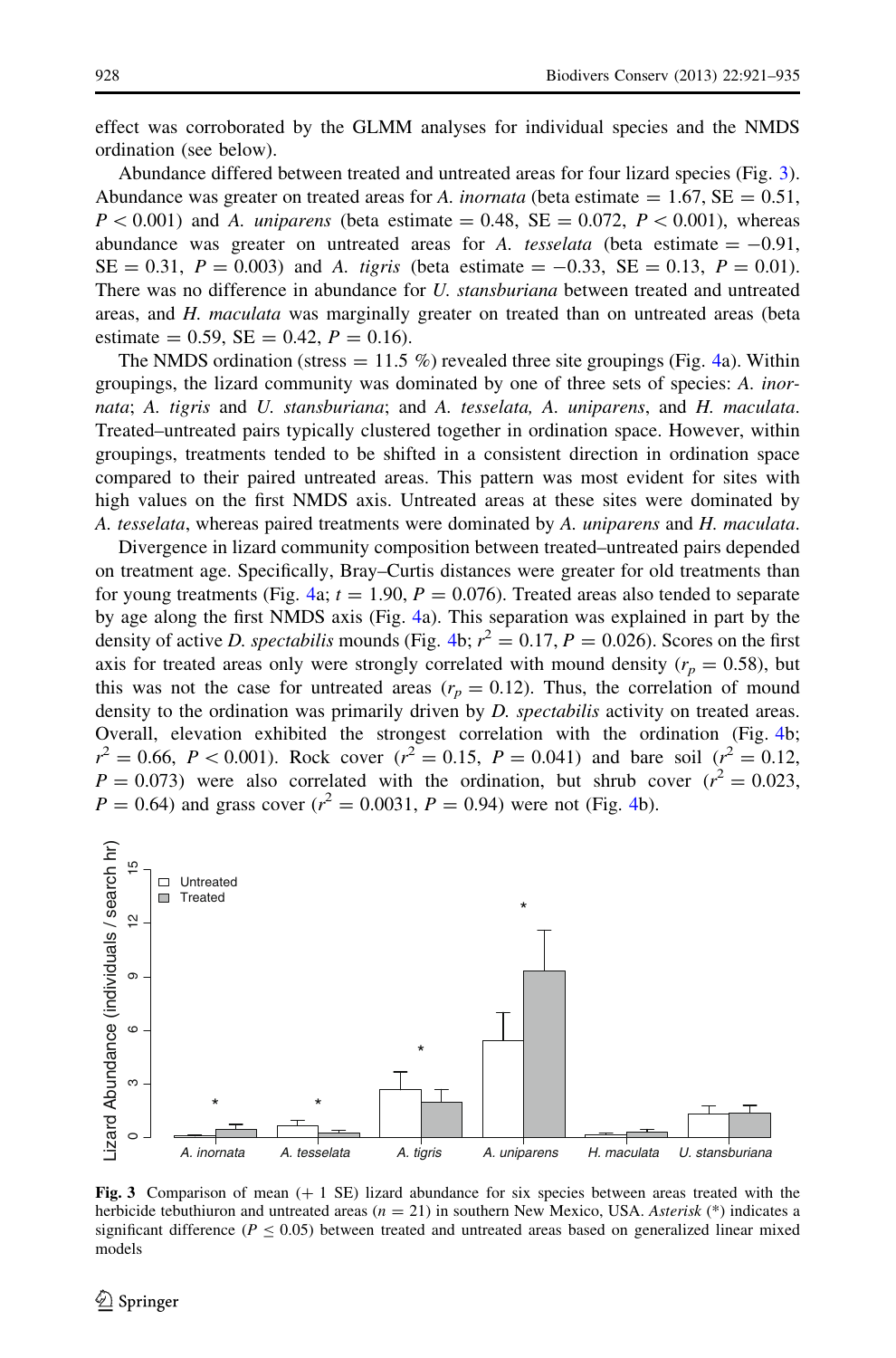

<span id="page-8-0"></span>

Fig. 4 Nonmetric multidimensional scaling of lizard species composition at 21 areas treated with tebuthiuron herbicide (filled circles and triangles) and paired untreated areas (open circles) in southern New Mexico, USA. Areas were treated with herbicide between 1982 and 1989 (filled circles) or 1994 and 2004 (filled triangles). Treated–untreated pairs are connected by lines and species scores are indicated by abbreviations **a** Aino = Aspidoscelis inornata, Ates = Aspidoscelis tesselata, Atig = Aspidoscelis tigris,  $Auni = Aspidoscelis uniparens, Hmac = Holbrookia maculata, Usta = Uta stansburiana. Fitted vectors$ b represent the correlation of environmental factors with the ordination. Vector arrows indicate the direction of the most rapid rate of change of environmental factors, and the length of each vector is proportional to  $r^2$ . ''Mounds'' indicates active mound density of Dipodomys spectabilis. See a for symbol legend

Response of Aspidoscelis uniparens to grassland restoration

Treatment age, metapopulation factors, and habitat quality factors accounted for 29 % (pseudo  $r^2$ ) of the variation in A. *uniparens* abundance. Hierarchical partitioning revealed that treatment age and the abundance of  $D$ , spectabilis mounds had considerable independent effects on A. uniparens abundance (Fig. [5\)](#page-9-0). The abundance of A. uniparens was  $\sim$ 3 times higher on old treatments than young treatments (Fig. [6a](#page-9-0); P < 0.001), whereas A. uniparens abundance was greatest on treated areas with a high density of D. spectabilis mounds (Fig. [6](#page-9-0)b;  $P \lt 0.001$ ). A substantial portion of the explained variation was also due to joint effects for treatment age and D. spectabilis mound density. The independent and joint contributions of habitat area, isolation, grass cover, and shrub cover were all low (Fig. [5\)](#page-9-0). The negative joint contribution of shrub cover indicated that it was a suppressor variable (albeit a weak one), which suppressed the independent contribution of other variables (Mac Nally [2000\)](#page-13-0).

## **Discussion**

Our results show that lizards respond to landscape-scale efforts to remove creosotebush and restore perennial grasslands in the Chihuahuan Desert. Herbicide application was effective at reducing shrub cover and increasing grass cover. Although lizard community indices were similar between treated and untreated areas, shrub removal strongly affected community composition. The relative abundances of lizards varied between treated and untreated areas, and differences in community composition increased with treatment age.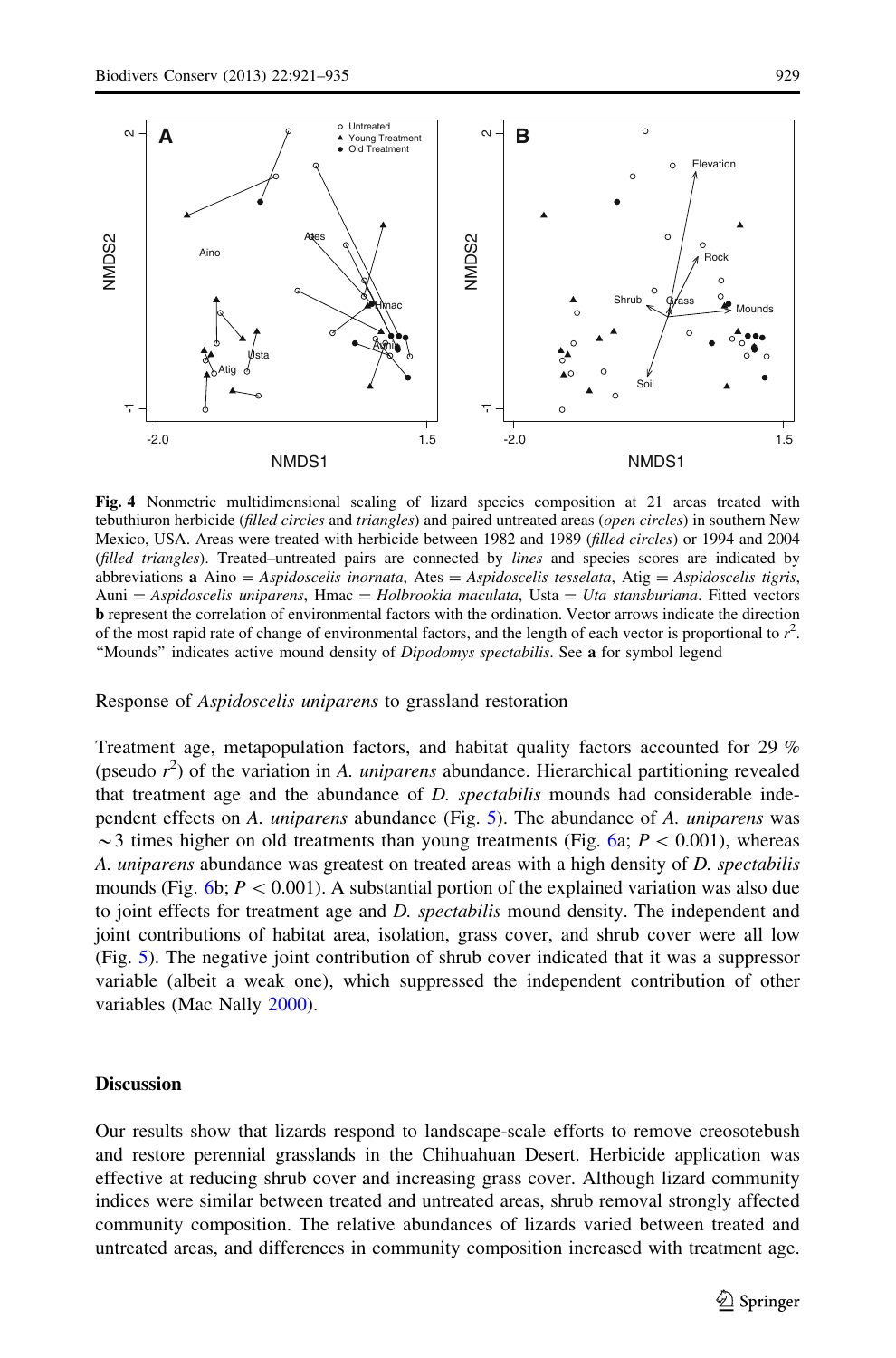<span id="page-9-0"></span>

Fig. 5 Independent and joint effects of treatment age, metapopulation factors, and habitat quality factors on the abundance of Aspidoscelis uniparens in southern New Mexico, USA. Independent and joint effects were estimated using hierarchical partitioning and are expressed as a percentage of the total variation explained. ''Mound density'' indicates active mound density of Dipodomys spectabilis



Fig. 6 Effects of a treatment age and b density of active Dipodomys spectabilis mounds on the mean  $(+)$ SE) abundance of Aspidoscelis uniparens on treated areas in southern New Mexico, USA. ''Mound density'' indicates active mound density of Dipodomys spectabilis

Furthermore, differences in community composition were related to the abundance of D. spectabilis, suggesting that keystone species can shape responses of lizard communities to grassland restoration. Our study illustrates the high degree of interdependence of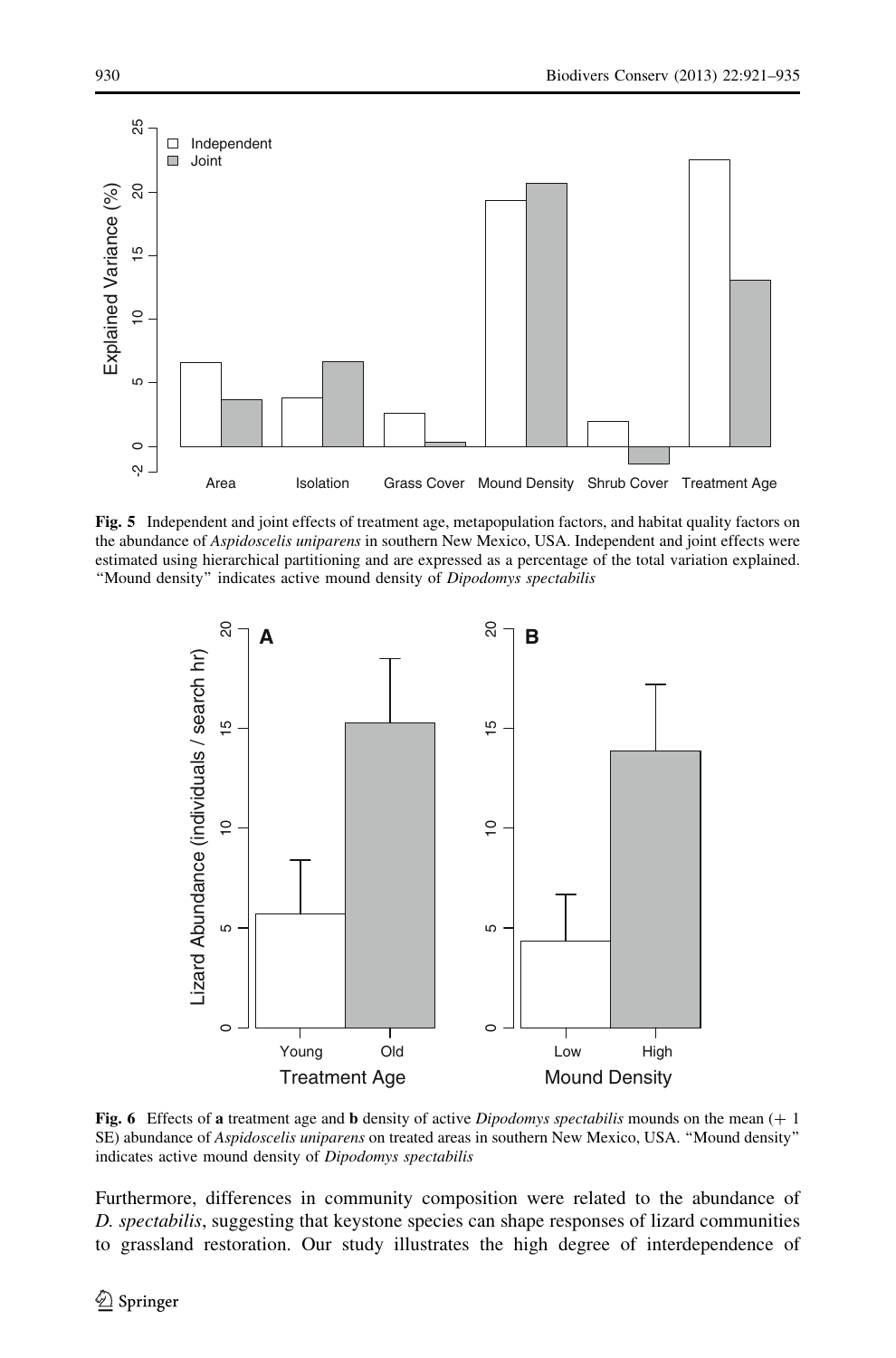restoration objectives in the Chihuahuan Desert ecosystem and the long time frame necessary to assess restoration efforts.

Species richness, diversity, and evenness of lizards were similar between treated and untreated areas, paralleling other comparisons of lizard communities between shrubdominated and grassland habitats (Meik et al. [2002;](#page-13-0) Menke [2003;](#page-13-0) Castellano and Valone [2006\)](#page-12-0). However, we found considerable variation in community composition. First, the ordination revealed three assemblages differentiated by environmental gradients, primarily elevation. Aspidoscelis inornata and A. tesselata were represented at high-elevation sites, whereas A. tigris, A. uniparens, H. maculata, and U. stansburiana were represented more at mid- to low-elevation sites. Elevation affects lizard distribution and abundance by creating gradients in temperature (Fischer and Lindenmayer [2005](#page-12-0)), vegetation structure (Meik and Lawing [2008\)](#page-13-0), and rock cover (Monasterio et al. [2010\)](#page-13-0). In our system, elevation was correlated with rock cover and bare soil, but it was not correlated with vegetation cover (Fig. [4b](#page-8-0)). Given that elevation was more strongly correlated with the ordination than was rock cover or bare soil, changes in community composition along the elevation gradient likely reflected changes in environmental temperature.

Second, community composition was influenced by restoration treatments. The ordination revealed differentiation in community composition between treated–untreated pairs within the three site groupings, and four of the six species differed in abundance between treated and untreated areas. Given our paired study design, which controlled for elevation and geomorphology at the site level, observed differences in abundance likely reflect a direct response of each species to shrub removal. Habitat preferences were generally consistent with previous studies for each species (e.g., Christiansen et al. [1971](#page-12-0); Whitford and Creusere [1977](#page-14-0); Baltosser and Best [1990;](#page-12-0) Schall [1993](#page-13-0); Menke [2003\)](#page-13-0). Aspidoscelis tigris is associated with shrublands and occurred at highest abundance on untreated areas, whereas A. *inornata* and A. *uniparens* are associated with grasslands and occurred at highest abundance on treatments. Aspidoscelis tesselata was most abundant on untreated areas, but this pattern could reflect greater detection probability on untreated than treated areas (Appendix A, Supplementary Material).

Studies on the response of lizards to habitat restoration have assessed practices including prescribed burning (Mushinsky [1992](#page-13-0); Litt et al. [2001;](#page-13-0) Templeton et al. [2011](#page-14-0)), livestock removal (Castellano and Valone [2006\)](#page-12-0), and non-native plant removal (Bateman et al. [2008](#page-12-0)). Consistent with our findings, these studies show effects of restoration practices on lizards are largely species-specific. By evaluating community composition at replicated treated and untreated areas across a broad region, our results demonstrate that restoration changes lizard assemblages at the local scale, which should increase beta diversity at the landscape scale.

The difference in community composition between treated–untreated pairs depended on treatment age. Divergence in community composition was greater for old treatments than for young treatments, indicating a lagged response to restoration. This pattern was likely driven by the slow response of A. *uniparens*, the most abundant species in our system. Specifically, the abundance of A. *uniparens* was greater on old treatments than young treatments. Given the lack of large, undisturbed grasslands in our study area (Fig. [1\)](#page-3-0), low average abundance of A. *uniparens* on young treatments could indicate slow colonization from source populations or limited immigration after herbicide application. However, occupancy probability for A. uniparens was similar between treated and untreated areas (BJ Cosentino, unpublished data), suggesting remnant populations occur in creosotebushdominated habitats before herbicide application. Furthermore, immigration is an unlikely constraint because isolation was not a strong predictor of A. *uniparens* abundance. Because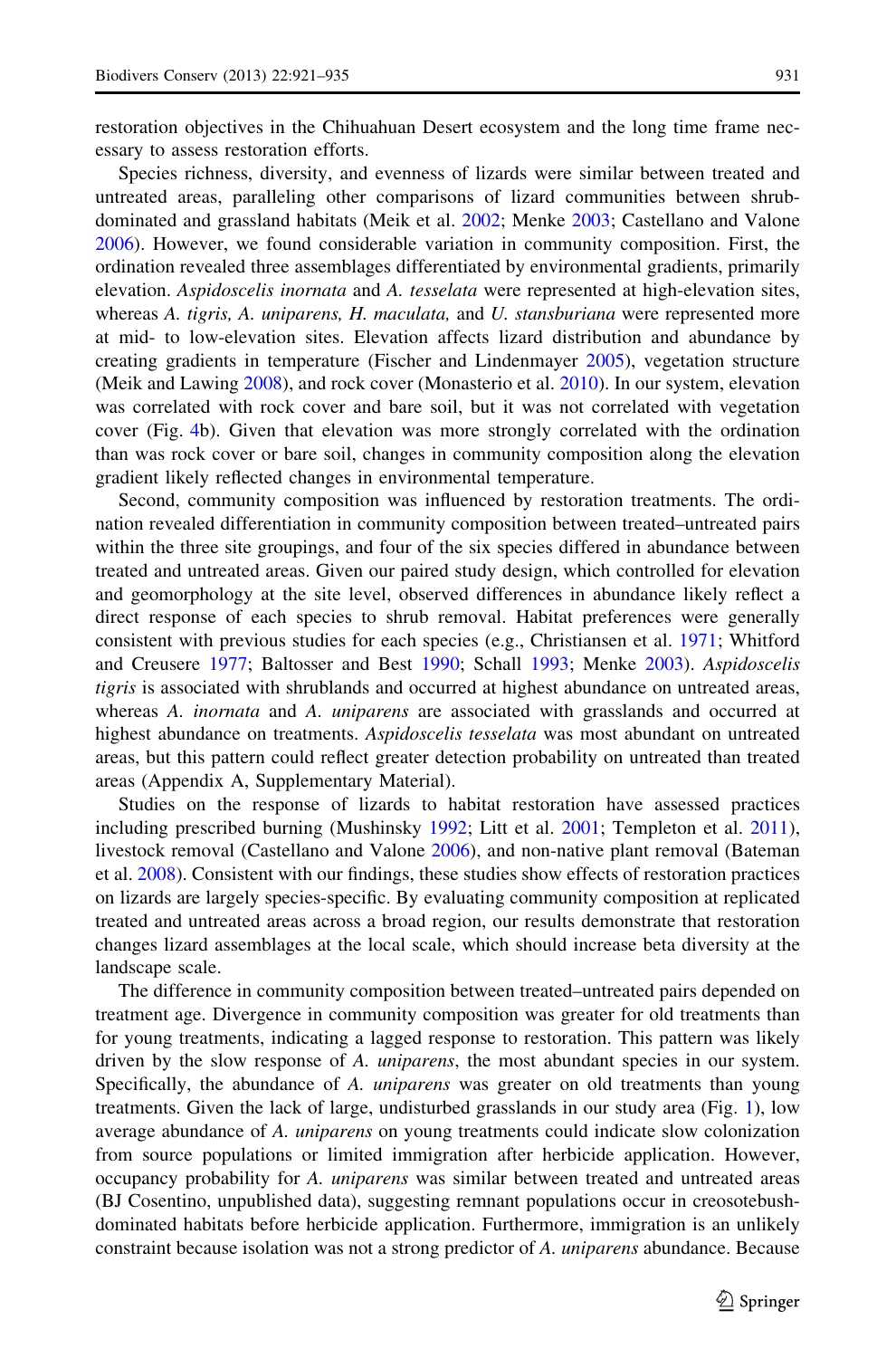the abundance of A. uniparens did not depend on treatment area either, metapopulation factors in general had limited value for predicting the response of A. uniparens to grassland restoration.

An alternative explanation for the lagged response of A. *uniparens* abundance is that habitat quality for this species is low at sites during early stages of restoration trajectories. Vegetation structure is a direct component of habitat quality that changes with time since herbicide application, but shrub and grass cover were not important predictors of community composition or the abundance of A. *uniparens*. However, vegetation may indirectly affect the response of lizards to restoration by controlling the abundance of ecosystem engineers (e.g., Shenbrot et al. [1991](#page-14-0); Davis and Theimer [2003;](#page-12-0) Shipley and Reading [2006](#page-14-0)). Banner-tailed kangaroo rats function as engineers by constructing mounds that provide critical space for thermoregulation, foraging, and refuge during predation attempts (Davidson et al. [2008\)](#page-12-0). Davidson et al. [\(2008\)](#page-12-0) found lizard abundance was greater on D. spectabilis mounds than on nearby areas off mounds, and lizard abundance was greatest in areas with mounds constructed by  $D$ . spectabilis and Gunnison's prairie dogs (Cynomys *gunnisoni*). Consistent with this pattern at a regional scale, we found that lizard community composition was sensitive to the density of D. spectabilis—particularly on areas treated with herbicide—and that there was a strong, positive effect of D. spectabilis density on the abundance of A. *uniparens*. Because *D. spectabilis* is negatively affected by creosotebush cover (Krogh et al. [2002](#page-13-0)), our results indicate shrub removal indirectly affects lizard community composition by mediating the abundance of D. spectabilis.

The slow increase in abundance of A. uniparens likely occurred in response to a lagged response of *D. spectabilis* to shrub removal. Young treatments had high shrub cover and low density of *D. spectabilis*, whereas old treatments had low shrub cover and high density of D. spectabilis (BJ Cosentino, unpublished data). The abundance of A. uniparens may have been constrained on young treatments by limited refuge space constructed by D. spectabilis. This hypothesis is supported by the hierarchical partitioning analysis. Treatment age and density of D. spectabilis had the greatest joint contribution in explaining the abundance of A. *uniparens*, indicating that some of the variation in D. spectabilis density among sites is explained by treatment age. However, treatment age and density of *D. spectabilis* also had strong independent effects. The independent effect of D. spectabilis indicates that kangaroo rats had a direct effect on A. uniparens abundance, whereas the independent effect of treatment age suggests that lizards responded to additional aspects of habitat quality correlated with treatment age (e.g., predator abundance; Hawlena and Bouskila [2006](#page-12-0)).

Burrowing rodents can function as keystone species by having dramatic impacts on vegetation structure and animal communities in desert ecosystems (Heske et al. [1993;](#page-13-0) Kotliar et al. [1999](#page-13-0); Schooley et al. [2000;](#page-14-0) Davidson et al. [2008\)](#page-12-0). Our results indicate that burrowing rodents may also play a key role in controlling the response of wildlife species to habitat restoration, most likely through their engineering effects. However, keystone rodents have been negatively impacted by desertification (Whitford [1997](#page-14-0); Krogh et al. [2002\)](#page-13-0) and eradication programs (Delibes-Mateos et al. [2011](#page-12-0)), and little is known about the response of these species to habitat restoration. When the goal is to restore habitat for wildlife, our results support the notion that the success of restoration can depend in part on the reestablishment of keystone species (Hobbs and Cramer [2008](#page-13-0)). Studies on mechanisms underlying the response of keystone species to restoration should be useful for generating management recommendations to facilitate the recovery of animal biodiversity.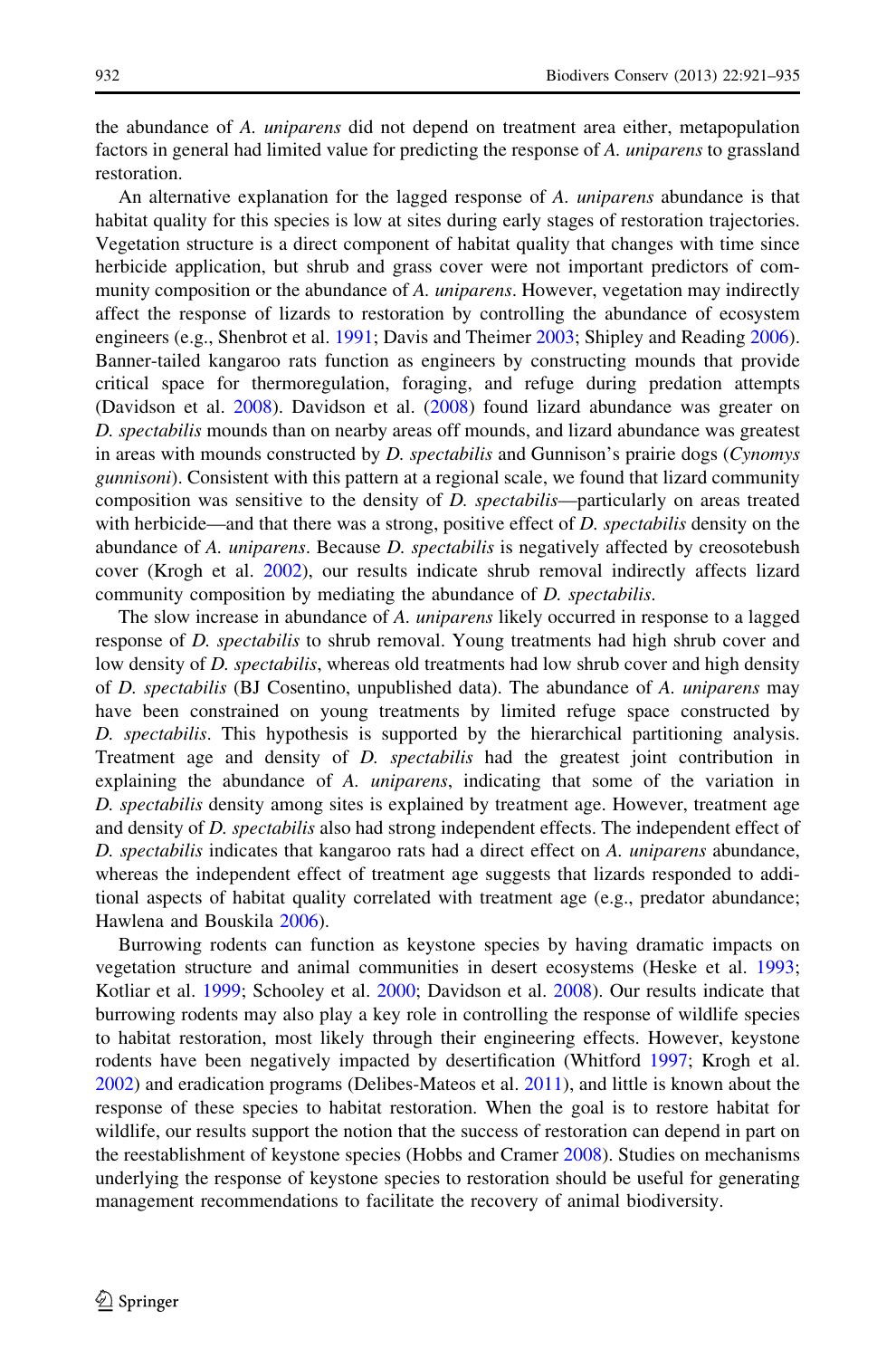<span id="page-12-0"></span>Acknowledgments This research was supported by a grant from the USDA-AFRI Managed Ecosystems program and by the BLM. We thank D. Burkett for advice on sampling lizards and K. Sierzega for assistance in the field. L. Burkett and R. Lister were instrumental in providing logistical support.

#### References

- Baltosser WH, Best TL (1990) Seasonal occurrence and habitat utilization by lizards in southwestern New Mexico. Southwest Nat 35:377–384
- Bateman HL, Chung-MacCoubrey A, Snell HL (2008) Impact of non-native plant removal on lizards in riparian habitats in the southwestern United States. Restor Ecol 16:180–190
- Bates D, Maechler M, Bolker B (2011) lme4: Linear mixed-effects models using S4 classes. R package version 0.99375-42
- Bestelmeyer BT (2005) Does desertification diminish biodiversity? Enhancement of ant diversity by shrub invasion in southwestern USA. Divers Distrib 11:45–55
- Blaum N, Rossmanith E, Popp A, Jeltsch F (2007) Shrub encroachment affects mammalian carnivore abundance and species richness in semiarid rangelands. Acta Oecol 31:86–92
- Buffington LC, Herbel CH (1965) Vegetational changes on a semidesert grassland range from 1858 to 1963. Ecol Monogr 35:139–164
- Burger J (2002) Restoration, stewardship, environmental health, and policy: understanding stakeholders' perceptions. Environ Manag 30:631–640
- Burnham KP, Anderson DR (2002) Model selection and multimodel inference: a practical informationtheoretic approach, 2nd edn. Springer, New York
- Burrows WH, Carter JO, Scanlan JC, Anderson ER (1990) Management of savannas for livestock production in north-east Australia: contrasts across the tree-grass continuum. J Biogeogr 17:503–512
- Castellano MJ, Valone TJ (2006) Effects of livestock removal and perennial grass recovery on the lizards of a desertified arid grassland. J Arid Environ 66:87–95
- Christiansen JL, Degenhardt WG, White JE (1971) Habitat preferences of Cnemidophorus inornatus and C. neomexicanus with reference to conditions contributing to their hybridization. Copeia 1971:357–359
- Cross CL, Waser PM (2000) Estimating population size in the banner-tailed kangaroo rat. Southwest Nat 45:176–183
- Davidson AD, Lightfoot DC (2006) Keystone rodent interactions: prairie dogs and kangaroo rats structure the biotic composition of a desert grassland. Ecography 29:755–765
- Davidson AD, Lightfoot DC (2007) Interactive effects of keystone rodents on the structure of desert grassland arthropod communities. Ecography 30:515–525
- Davidson AD, Lightfoot DC, Mclntyre JL (2008) Engineering rodents create key habitat for lizards. J Arid Environ 72:2142–2149
- Davis JR, Theimer TC (2003) Increased lesser earless lizard (Holbrookia maculata) abundance on Gunnison's prairie dog colonies and short term responses to artificial prairie dog burrows. Am Midl Nat 150:282–290
- Delibes-Mateos M, Smith AT, Slobodchikoff CN, Swenson JE (2011) The paradox of keystone species persecuted as pests: a call for the conservation of abundant small mammals in their native range. Biol Conserv 144:1335–1346
- Dobson AJ (2002) Introduction to generalized linear models, 2nd edn. Chapman and Hall, London
- Fischer J, Lindenmayer DB (2005) The sensitivity of lizards to elevation: a case study from south-eastern Australia. Divers Distrib 11:225–233
- Germaine SS, Wakeling BF (2001) Lizard species distributions and habitat occupation along an urban gradient in Tucson, Arizona, USA. Biol Conserv 97:229–237
- Grover HD, Musick HB (1990) Shrubland encroachment in southern New-Mexico, USA: an analysis of desertification processes in the American southwest. Climatic Change 17:305–330
- Guo Q (1996) Effects of bannertail kangaroo rat mounds on small-scale plant community structure. Oecologia 106:247–256
- Hawkins LK, Nicoletto PF (1992) Kangaroo rat burrows structure the spatial organization of grounddwelling animals in a semiarid grassland. J Arid Environ 23:199–208
- Hawlena D, Bouskila A (2006) Land management practices for combating desertification cause species replacement of desert lizards. J Appl Ecol 43:701–709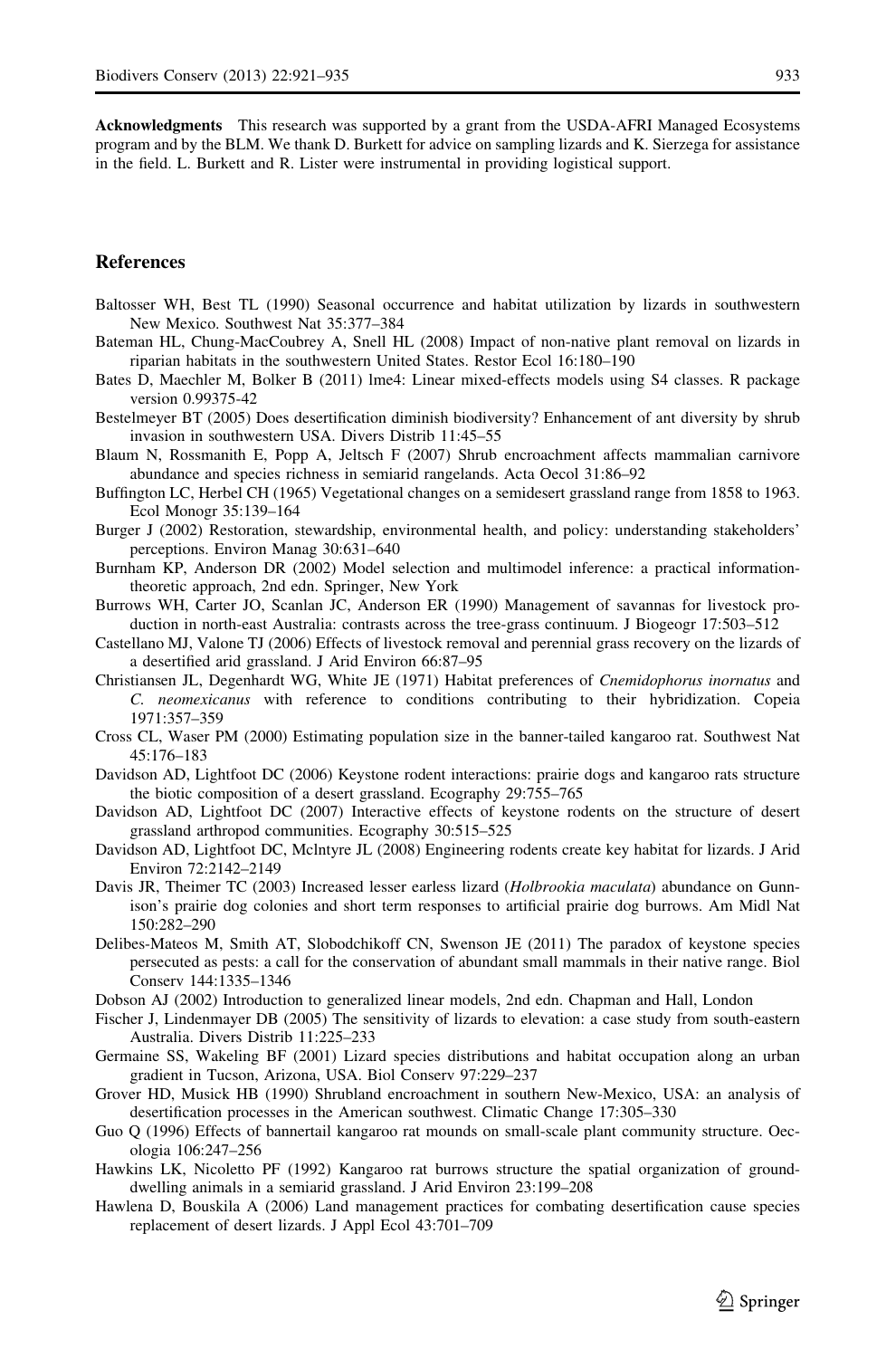- <span id="page-13-0"></span>Heikkinen RK, Luoto M, Virkkala R, Rainio K (2004) Effects of habitat cover, landscape structure and spatial variables on the abundance of birds in an agricultural-forest mosaic. J Appl Ecol 41:824–835
- Herrick JE, Van Zee JW, Havstad KM, Whitford WG (2005) Monitoring manual for grassland, shrubland, and savanna ecosystems. USDA-ARS Jornada Experimental Range/University of Arizona Press, Las Cruces/Tuscon
- Heske EJ, Brown JH, Guo Q (1993) Effects of kangaroo rat exclusion on vegetation structure and plant species diversity in the Chihuahuan Desert. Oecologia 95:520–524
- Hobbs RJ, Cramer VA (2008) Restoration ecology: interventionist approaches for restoring and maintaining ecosystem function in the face of rapid environmental change. Annu Rev Environ Resour 33:39–61
- Jones KB (1981) Effects of grazing on lizard abundance and diversity in western Arizona. Southwest Nat 26:107–115
- Jones WT (1984) Natal philopatry in bannertailed kangaroo rats. Behav Ecol Sociobiol 15:151–155
- Kendall WL, White GC (2009) A cautionary note on substituting spatial subunits for repeated temporal sampling in studies of site occupancy. J Appl Ecol 46:1182–1188
- Kotliar NB, Baker BW, Whicker AD, Plumb G (1999) A critical review of assumptions about the prairie dog as a keystone species. Environ Manag 24:177–192
- Krogh SN, Zeisset MS, Jackson E, Whitford WG (2002) Presence/absence of a keystone species as an indicator of rangeland health. J Arid Environ 50:513–519
- Kruskal JB (1964) Multidimensional scaling by optimizing goodness of fit to a nonmetric hypothesis. Psychometrika 29:1–27
- Litt AR, Provencher L, Tanner GW, Franz R (2001) Herpetofaunal responses to restoration treatments of longleaf pine sandhills in Florida. Restor Ecol 9:462–474
- Mac Nally R (2000) Regression and model-building in conservation biology, biogeography and ecology: the distinction between—and reconciliation of—'predictive' and 'explanatory' models. Biodivers Conserv 9:655–671
- MacKenzie DI, Nichols JD, Royle JA, Pollock KH, Bailey LL, Hines JE (2006) Occupancy estimation and modeling: inferring patterns and dynamics of species occurrence. Academic Press, Burlington
- McCune B, Mefford MJ (1999) PC-ORD. Multivariate analysis of ecological data. Mjm Software Design, Gleneden Beach
- Meik JM, Lawing AM (2008) Elevation gradients and lizard assemblage structure in the Bonneville Basin, western USA. J Arid Environ 72:1193–1201
- Meik JM, Jeo RM, Mendelson JR III, Jenks KE (2002) Effects of bush encroachment on an assemblage of diurnal lizard species in central Namibia. Biol Conserv 106:29–36
- Menke SB (2003) Lizard community structure across a grassland—creosote bush ecotone in the Chihuahuan Desert. Can J Zool 81:1829–1838
- Mielke PW, Berry KJ (1982) An extended class of permutation techniques for matched pairs. Commun Stat Theory 11:1197–1207
- Moleele NM, Ringrose S, Matheson W, Vanderpost C (2002) More woody plants? The status of bush encroachment in Botswana's grazing areas. J Environ Manag 64:3–11
- Monasterio C, Salvador A, Diaz JA (2010) Altitude and rock cover explain the distribution and abundance of a Mediterranean alpine lizard. J Herpetol 44:158–163
- Mushinsky HR (1992) Natural history and abundance of southeastern five-lined skinks, *Eumeces inex*pectatus, on a periodically burned sandhill in Florida. Herpetologica 48:307–312
- Oksanen J, Blanchet FG, Kindt R, Legendre P, Minchin PR, O'Hara RB, Simpson GL, Solymos P, Stevens MHH, Wagner, H (2011) Vegan: community ecology package. R package version 2.0-3
- Ostfeld RS, Keesing F (2000) Biodiversity and disease risk: the case of Lyme disease. Conserv Biol 14:722–728
- Perkins SR, McDaniel KC, Ulery AL (2006) Vegetation and soil change following creosotebush (Larrea tridentata) control in the Chihuahuan Desert. J Arid Environ 64:152–173
- Peters DPC, Bestelmeyer BT, Herrick JE, Fredrickson EL, Monger HC, Havstad KM (2006) Disentangling complex landscapes: new insights into arid and semiarid system dynamics. Bioscience 56:491–501
- Pianka ER (1966) Convexity, desert lizards, and spatial heterogeneity. Ecology 47:1055–1059
- Pianka ER (1973) The structure of lizard communities. Annu Rev Ecol Syst 4:53–74

Pianka ER (1986) Ecology and natural history of desert lizards. Princeton University Press, Princeton

Pielou EC (1969) An introduction to mathematical ecology. Wiley, New York

- Pillsbury FC, Miller JR, Debinski DM, Engle DM (2011) Another tool in the toolbox? Using fire and grazing to promote bird diversity in highly fragmented landscapes. Ecosphere 2(3):1–14
- R Development Core Team (2012) R: A language and environment for statistical computing. R Foundation for Statistical Computing, Vienna

Reilly SM, McBrayer LB, Miles DB (2007) Lizard ecology. Cambridge University Press, Cambridge